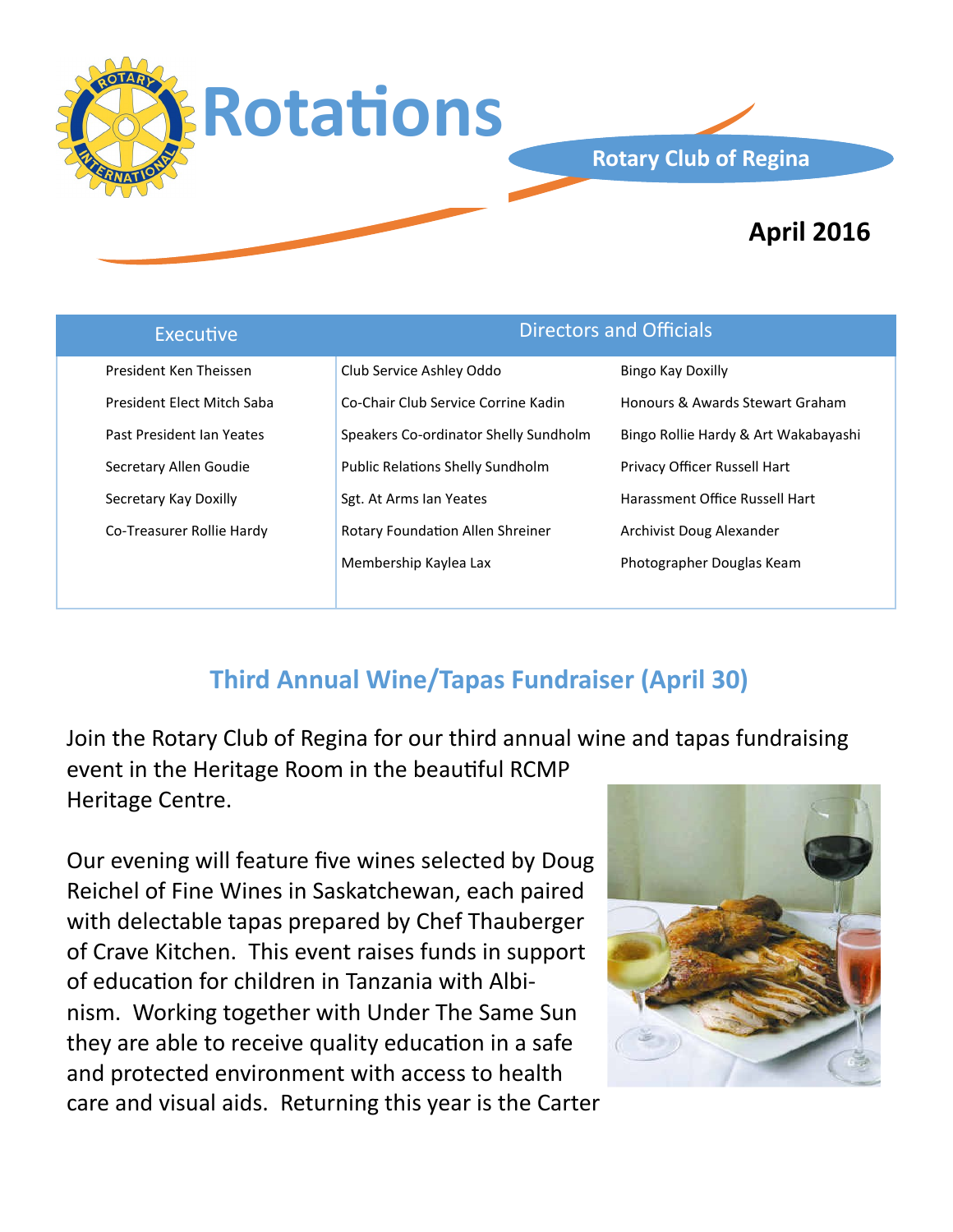Powley Jazz Trio who will provide tasteful background music to add to your evening experience.

We will have the opportunity to taste the following five wines paired with delectable tapas:

- Melipal Malbec Rose 2015 Argentina
- Torreon de Paredes Reserve Sauvignon Blanc 2014 Chile
- Mt. Difficulty Bannockburn Pinot Noir 2013 New Zealand
- Melipal Nazarenes Malbec Reserve 2012 Argentina
- Quinta da Pacheca Reserve Port Portungal

The evening will start at 6:30 pm and take note - it is best not to eat before you come!

Tickets are \$100 per person and are available on [https://www.canadahelps.org/](https://www.canadahelps.org/en/charities/regina-rotary-club-community-fund/events/third-annual-wine-tapas-night/) [en/charities/regina](https://www.canadahelps.org/en/charities/regina-rotary-club-community-fund/events/third-annual-wine-tapas-night/)-rotary-club-community-fund/events/third-annual-wine-tapas -[night/](https://www.canadahelps.org/en/charities/regina-rotary-club-community-fund/events/third-annual-wine-tapas-night/)

If you're unable to attend but would like to make a donation to cover some of the expenses associated with conducting the event, please contact Nora Yeates who

# **Upcoming Speakers**

- April 11, Gordon Gerrard, Music Director, Regina Symphony
- April 18, Dr. David Malloy, VP Research, University of Regina
- April 25, Club Assembly
- May 2, John Lee, CEO, Economic Development Regina
- May 9, Bernadette McIntyre, CEO, Wascanada Centre Authority
- May 16, Gem Munro, Amarok Society
- May 23, No Meeting, Victoria Day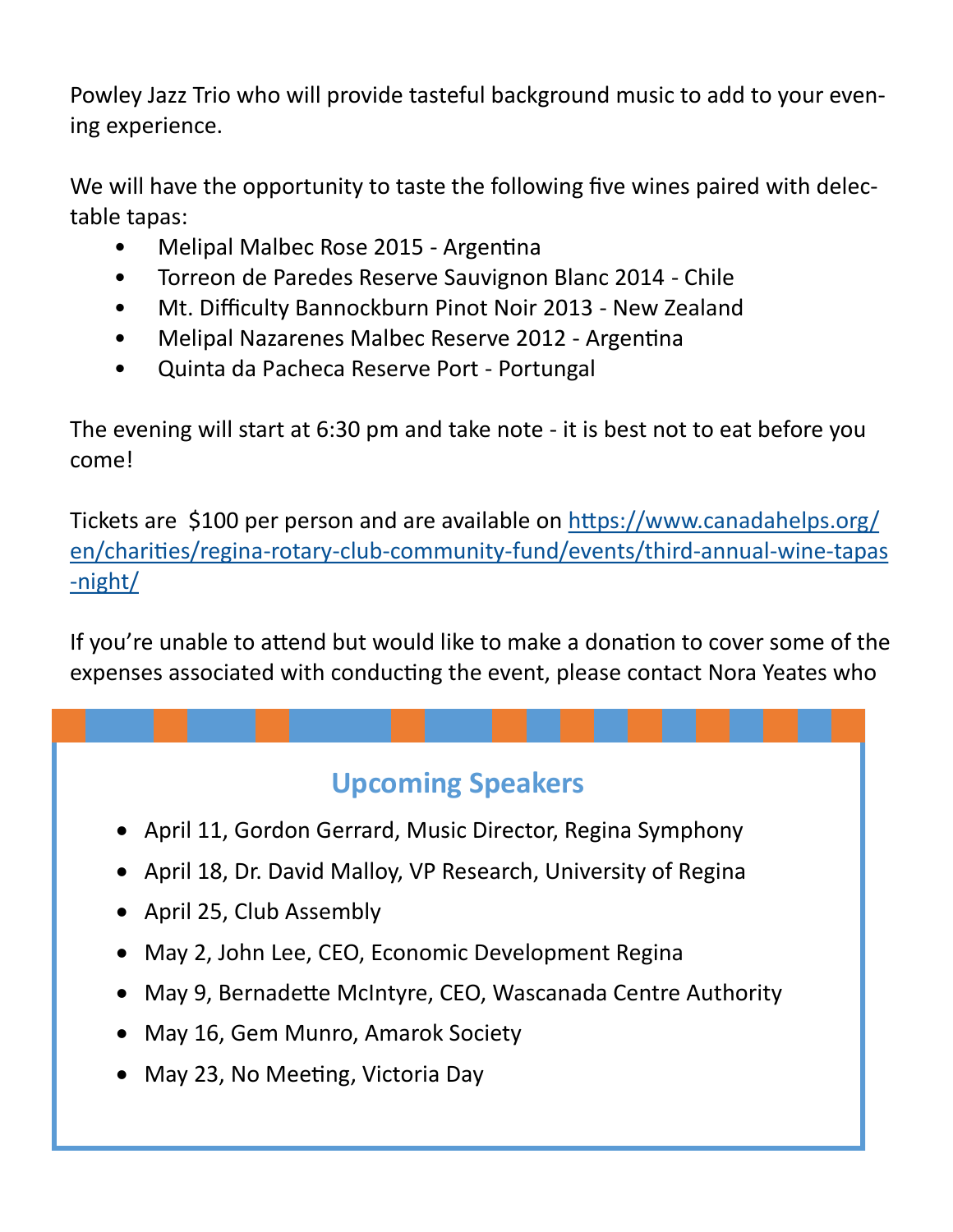### **Rotary Foundation Report**

#### **Million Dollar Dinner**

The District Million Dollar Dinner promotion is asking members to commit major gifts and bequests to the Foundation in support of this project. By MARCH month end a significant portion (60%) of the \$1,000,000 objective was achieved. At our April 11th meeting the Foundation Committee will circulate information to our members and Ian Yeates will make a short presentation.





#### **Saskatchewan Volunteer Awards**

Past District Governor Harold Empey was selected to receive the 2015 Saskatchewan Volunteer Medal Award. Harold and nine other Saskatchewan recipients of the award will receive their medals from Lieutenant Governor Vaughn Solomon Schofield during a ceremony at Government House in Regina on April 26, 2016.

#### **District 5550 Volunteer Training Team**

The District 5550 Vocational Training Team recently announced a project proposed for 2016- 2017. They are in the initial planning stages of establishing a Team sponsored by the Rotary Club of Kenora. The proposal is to send a Canadian group consisting of a Rotarian Team Leader and 4 teachers to be a resource team for schoolteachers in District 4250, sponsored by Rotary Club Guatemala Norte.

The Team members DO NOT need to be Rotarians but must be experienced teachers who can clearly provide invaluable mentorship. Financing will be accomplished with a Global Grant of \$30,000 (\$15,000 District 5550/ \$15,000 Rotary Foundation).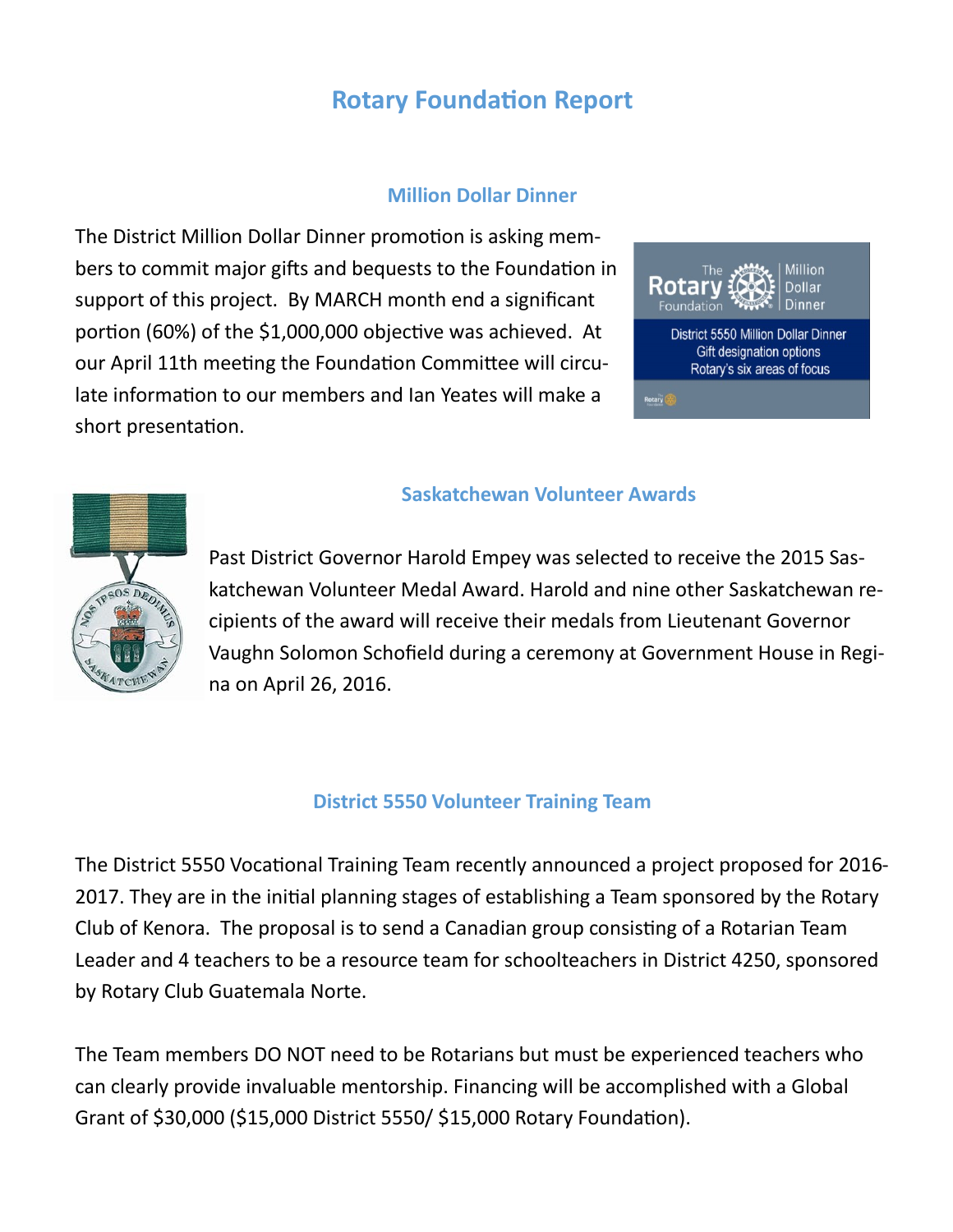#### **Rotary Leadership Institute**

The Rotary Leadership Institute (RLI) is a multi-district, grassroots leadership development program of member districts organized into regional divisions throughout the world. RLI conducts a series of quality leadership development courses for potential club officers and all other club members, including those who have recently joined a Rotary Club. The courses emphasize both leadership skills and knowledge of Rotary around the world. All course sessions are completely interactive. RLI believes that leadership education has a positive impact on member retention by creating enthusiasm and furthering engagement in Rotary.

Our club has been a strong supporter of RLI. We have had a number of people attend the

sessions including: Ken Thiessen, Carole Bryant, Kay Doxilly, Maria Reyes, Mitch Zaba, Charles Keple & Rod Bennett.

The board recognizes the importance of RLI in educating our new members, incoming club officers, and member engagement. RLI is also an excellent way to meet members of other clubs and discuss common challenges and brainstorm new ideas at the club level. We encourage anyone that is interested in learning more about Rotary to attend the RLI sessions. The club covers the



costs associated with attending RLI as an investment in new members and incoming club officers.

### **February & March Rotary Anniversaries**

- $\Rightarrow$  Murray Westerlund 13 years
- $\Rightarrow$  President Ken Thiessen 5 years
- $\Rightarrow$  Judy Davis 12 years
- $\Rightarrow$  Jack Mollard 60 years
- $\Rightarrow$  John Good 33 years
- $\Rightarrow$  Tanya Derksen and Andrew Wilson 1 year
- $\Rightarrow$  Al Goudie 26 years.